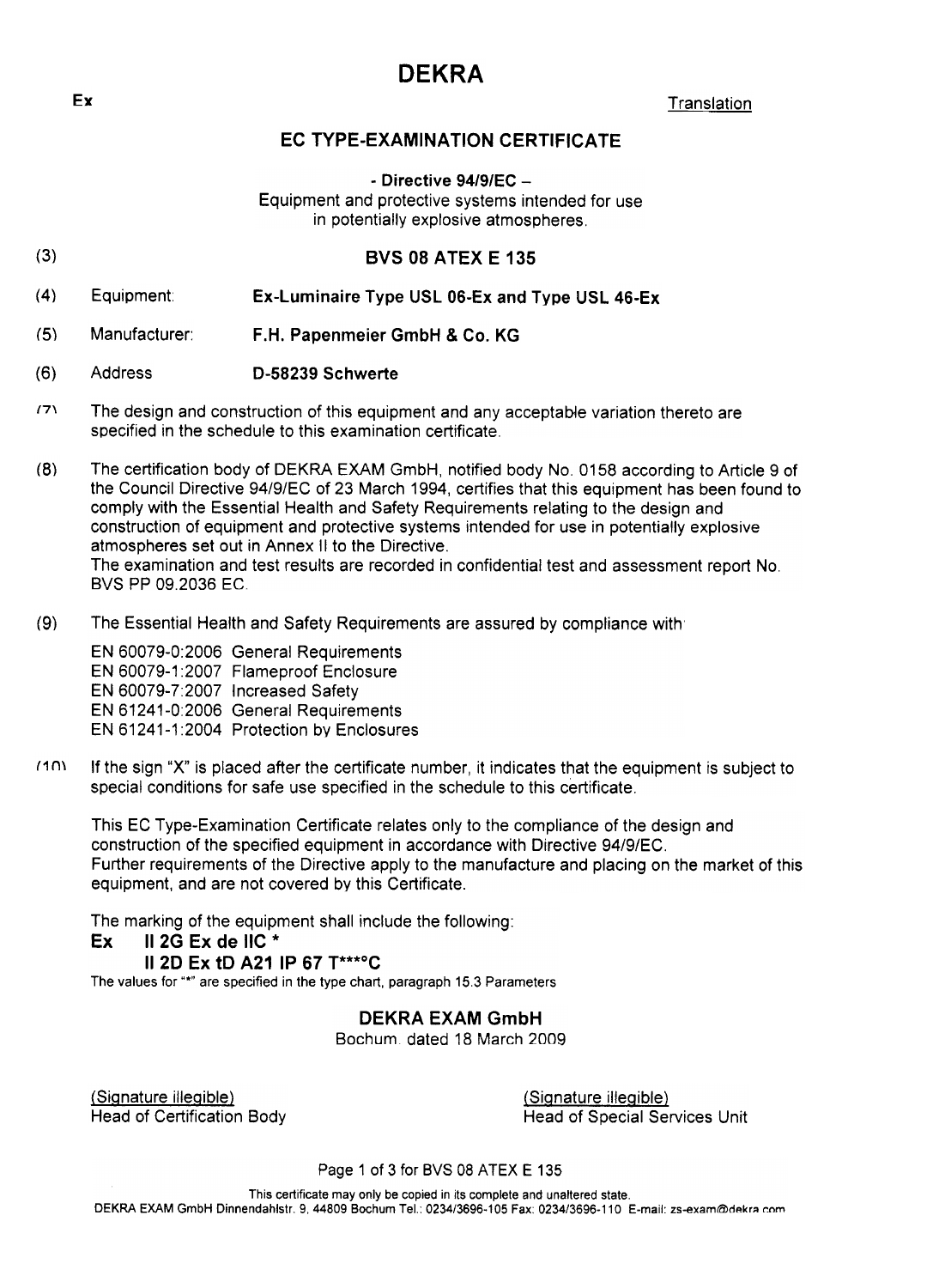# DEKRA

## Schedule to

#### EC TYPE-EXAMINATION CERTIFICATE

#### BVS 08 ATEX E 135

#### 15.1 Item and Type

## Explosion-protected Luminaire, Types USL 06-Ex, USL 46-Ex

#### 15.2 Description

The enclosure of luminaire Type USL 06-Ex and Type USL 46-Ex is available in aversion with and without terminal box (TB) and comprises an enclosure body and a screw-type cover. The translucent part of the luminaire is glued into the screw-type cover. An O-ring gasket is inserted in the end face of the enclosure body as a sealing element.

The luminaire is intended for use in mixed gas-air or dust-air environments.

#### 15.3 Electrical. Mechanical and Thermal Parameters:

#### 15.3.1 Temperature classification Type USL 06-Ex

| <b>Nominal</b><br>Voltage | <b>Ambient Temperature Range</b>                              |             |                                                               |             |
|---------------------------|---------------------------------------------------------------|-------------|---------------------------------------------------------------|-------------|
|                           | $-20^{\circ}$ C $\leq$ T <sub>a</sub> $\leq$ +40 $^{\circ}$ C |             | $-20^{\circ}$ C $\leq$ T <sub>a</sub> $\leq$ +60 $^{\circ}$ C |             |
|                           | <b>Without TB</b>                                             | With TB     | <b>Without TB</b>                                             | With TB     |
| 12V AC/DC                 | T4 / T130°C                                                   | T4 / T130°C | T4 / T130°C                                                   | T4 / T130°C |
| 24V AC/DC                 | T4 / T130°C                                                   | T4 / T130°C | T4 / T130°C                                                   | T4 / T130°C |
| 120V AC                   | T4 / T130°C                                                   | T4 / T130°C | T4 / T130°C                                                   | T4 / T130°C |
| <b>230V AC</b>            | T4 / T130°C                                                   | T4 / T130°C | T4 / T130°C                                                   | T4 / T130°C |
| <b>240V AC</b>            | T4 / T130°C                                                   | T4 / T130°C | T4 / T130°C                                                   | T4 / T130°C |
| 12V AC/DC                 | T4 / T130°C                                                   | T4 / T130°C | T3 / T195°C                                                   |             |
| 12V AC/DC                 | T3 / T195°C                                                   | T3/T195°C   |                                                               |             |
| 24V AC/DC                 | T3 / T195°C                                                   | T3 / T195°C |                                                               |             |
| 230V AC/DC                | T3 / T195°C                                                   | T4 / T130°C |                                                               |             |
|                           |                                                               |             |                                                               |             |

#### 15.3.1 Temperature classification Type USL 46-Ex

| Type USL 46-Ex | Nominal<br>Voltage | <b>Ambient Temperature Range</b>                              |                |                                                               |         |
|----------------|--------------------|---------------------------------------------------------------|----------------|---------------------------------------------------------------|---------|
|                |                    | $-20^{\circ}$ C $\leq$ T <sub>a</sub> $\leq$ +40 $^{\circ}$ C |                | $-20^{\circ}$ C $\leq$ T <sub>a</sub> $\leq$ +60 $^{\circ}$ C |         |
|                |                    | Without TB                                                    | With TB        | <b>Without TB</b>                                             | With TB |
| 12V LED        | 12V DC             | $\cdots$                                                      | 120°C / T120°C |                                                               |         |
| 24V LED        | <b>24V DC</b>      | ----                                                          | 120°C / T120°C |                                                               |         |

#### Page 2 of 3 for BVS 08 ATEX E 135

This certificate may only be copied in its complete and unaltered state, DEKRA EXAM GmbH Dinnendahlstr. 9, 44809 Bochum Tel.: 0234/3696-105 Fax: 0234/3696-110 E-mail: zs-exam@dekra.com